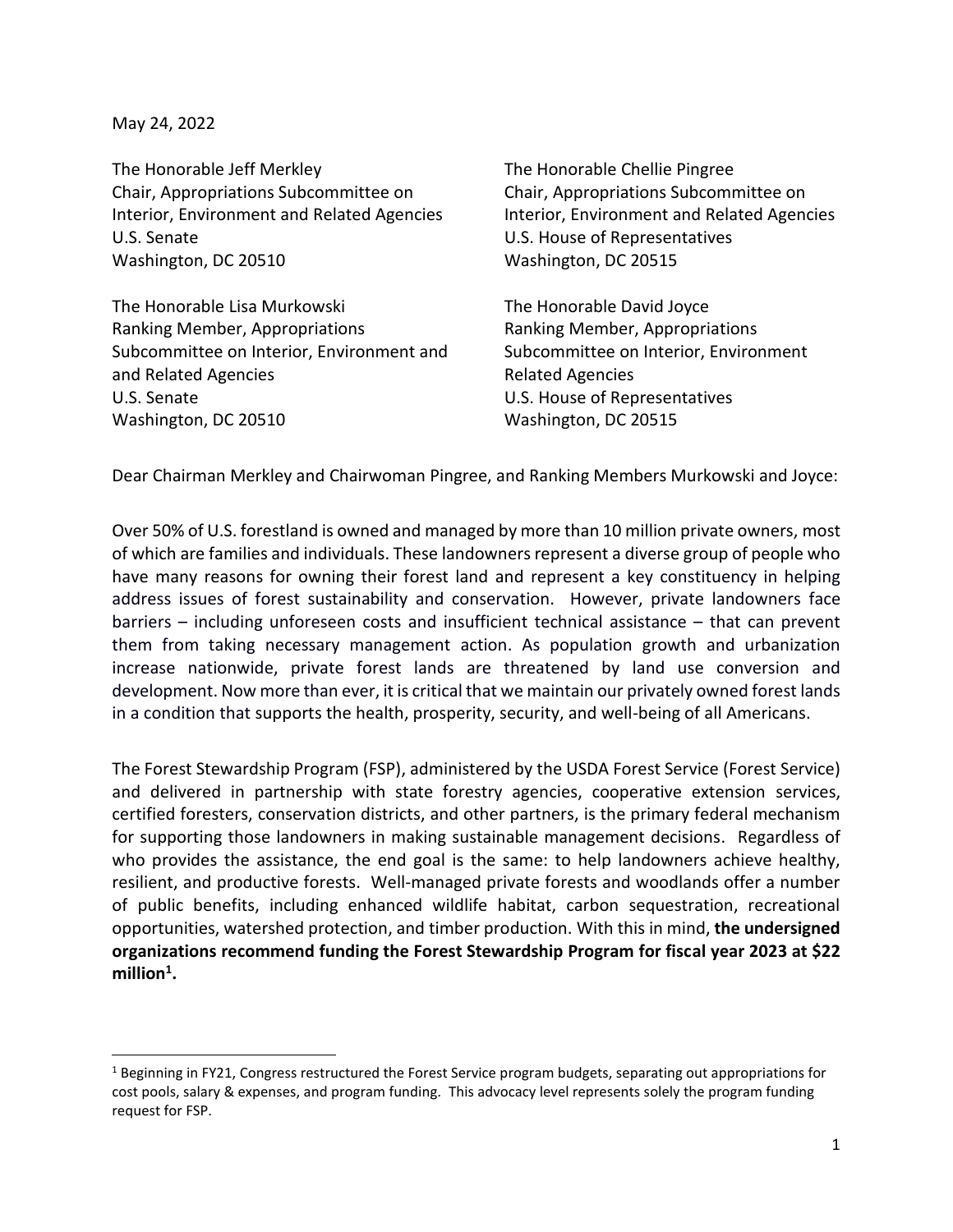FSP equips private forest landowners with the unbiased, science-based information they need to sustainably manage their forests now and into the future, helping to keep forests as forests. Sometimes this information is delivered to the landowner in the form of a Forest Stewardship plan; other times, it is provided through educational opportunities like an in-person or virtual workshop or a one-on-one field consultation with a professional forester. In addition to delivering technical assistance directly to forestland owners, state Forest Stewardship programs are often gateways to other landowner cost-share assistance programming like the USDA Environmental Quality Incentives Program (EQIP), state programs, and partner programs, that can help landowners keep their forests working and intact.

**Today there are 20.4 million acres nationwide managed under Forest Stewardship plans. In FY21 alone, the program led to the development of 12,591 new management plans covering over 675,000 acres and provided assistance and educational opportunities to over 248,000 landowners.** Forestland owners that have management plans are almost three times more likely to meet their management objectives compared to those without management plans. The FSP helps landowners to reach management objectives that tie to the state's Forest Action Plan<sup>2</sup>. Forest Stewardship plans provide guidance for family forest landowners to keep their land healthy and productive and often serve as management roadmaps for several generations.

Although effective and in demand, FSP has seen a troubling 50% decline in federal funding over the last decade, accounting for inflation. Some of this decrease was due to the historical impact of the increasing cost of wildfire on the Forest Service budget. We appreciate the efforts of Congress to enact the "Wildfire Funding Fix" in 2018 and are now eager to see program increases to those programs that suffered cuts in the past, including FSP. Increased federal funding for FSP will allow state forestry agencies and partners to meet existing landowner demand and help ensure forestland acres are maintained. **On average, state forestry agencies and other partners match federal investments 2:1, which means the impact of federal dollars delivered through the FSP have amplified on-the-ground impacts.**

Keeping forestland in a healthy working condition is paramount to the ability of our forests to provide the economic, environmental, and social benefits that are essential to society. In order to retain and properly care for their forests, landowners need sources of revenue. Forests can provide traditional forms of revenue from harvesting of timber as well as other forms of economic return including from recreation and ecosystem services like carbon and water quality. The technical assistance services provided through FSP support landowners in achieving their management goals in a way that is financially sustainable, which in turn provides public benefits including forest products, carbon sequestration, wildlife habitat, clean water and air, jobs, and opportunities for recreation.

Following congressional direction, the National Association of State Foresters has worked closely with the Forest Service to modernize the funding allocation process to state agencies for FSP,

<sup>2</sup> https://www.stateforesters.org/forest-action-plans/